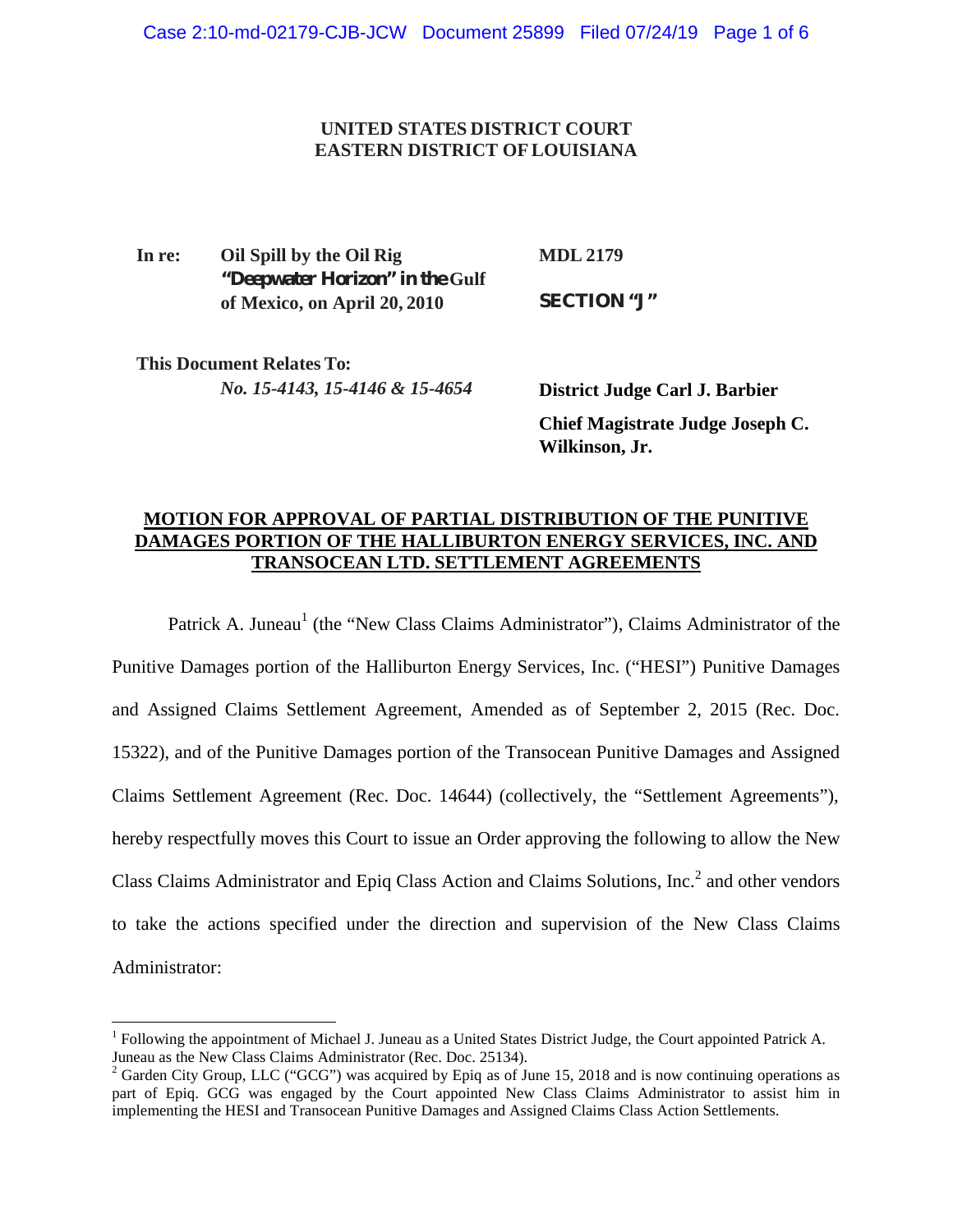- (a) Creation of a new, commingled Qualified Settlement Fund in the name of "HESI- Transocean Punitive Damages Combined Settlements Fund" with a distinct employer identification number;
- (b) Establishing a distribution account with Huntington Bank such that funds will be secured by United States Government-backed Treasury instruments in the name of the HESI-Transocean Punitive Damages Combined Settlements Fund for the purpose of conducting New Class Distribution A;
- (c) Making a "true up" transfer in the amount of \$1,397,572.53 from the HESI and Transocean Settlement Funds currently held in escrow by the Escrow Agent to the HESI-Transocean Assigned Claims Combined Settlements Fund;
- (d) Establishing the administrative expense and cost reserve of \$8,125,000.00 to be held back from the New Class Settlements Fund prior to segregation into the Distribution A and Distribution B funding pools;
- (e) Establishing the tax return preparation reserve of \$30,000.00 to be held back from the New Class Settlements Fund prior to segregation into the Distribution A and Distribution B funding pools;
- (f) Establishing a hold back fund of \$5,800,000.00 from the New Class Net Settlement Fund;
- (g) Directing the Escrow Agent fund the HESI-Transocean Punitive Damages Combined Settlements Fund account at Huntington Bank with 19.5541451% of the remaining proceeds from the HESI and Transocean Settlement Funds pro rata from the HESI Settlement Fund Escrow Account and the Transocean Settlement Fund Escrow Account, plus a proportional share of the interest earned from June 1, 2019 through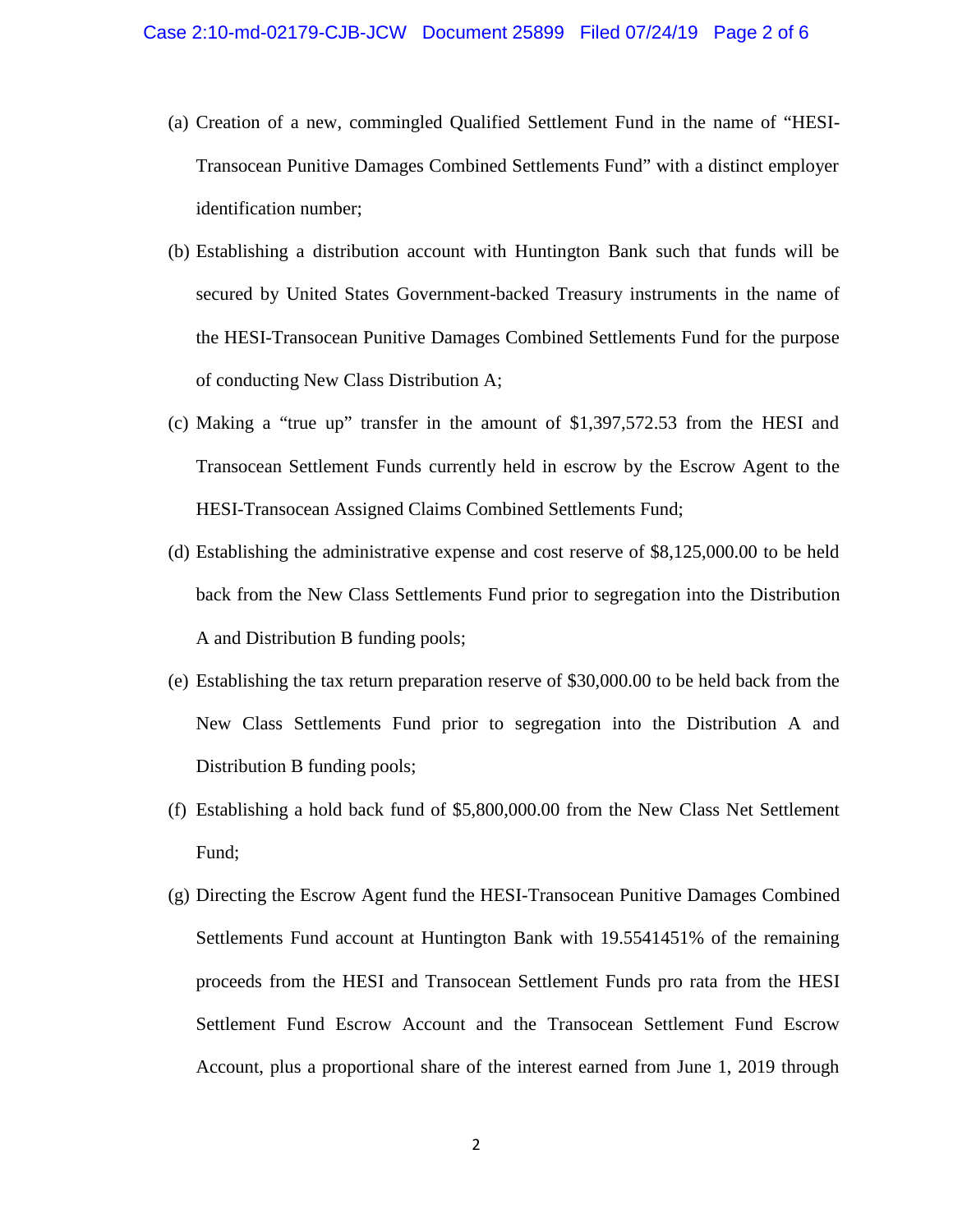July 31, 2019, less holdback for tax liability of 40% of the interest earned for payment to the IRS. Such funds may be transferred from the Escrow Agent to Huntington Bank via wire transfer upon the Court entering the Order approving the Motion for Approval of Partial Distribution of the Punitive Damages Portion of the Halliburton Energy Services, Inc. and Transocean Ltd. Settlement Agreements and the New Class Claims Administrator making a request to the Escrow Agent for transfer of these funds;

- (h) Approving the New Class Claims Administrator to re-calculate the New Class Reserve A Claims value once a final New Class Distribution A Net Settlement Fund amount is established, and to adjust the current reserve of \$3,254,027.02 accordingly, including reallocation of any currently reserve funds for claims that have been finally determined as denied prior to initial distribution;
- (i) Making any final updates to the estimated pro ratas included in Section 32 based on the final value of funds available or changes to eligible claims pursuant to the methodology stated herein, without the need for further approval of the Court as long as the adjustment to the pro rata is 0.5% or less, with the exception of the distribution pro rata for the Personal Property Damage in Excess of \$500 claim type, for which the Court explicitly grants the New Class Claims Administrator leeway for a shift of more than 0.5% based on the outcome of the New Class Reserve A Claims given the limited number of claims involved and limited funds available for this claim type;
- (j) Approving the New Class Claims Administrator's claim determinations made pursuant to the methodology established based upon the Court's Order and Reasons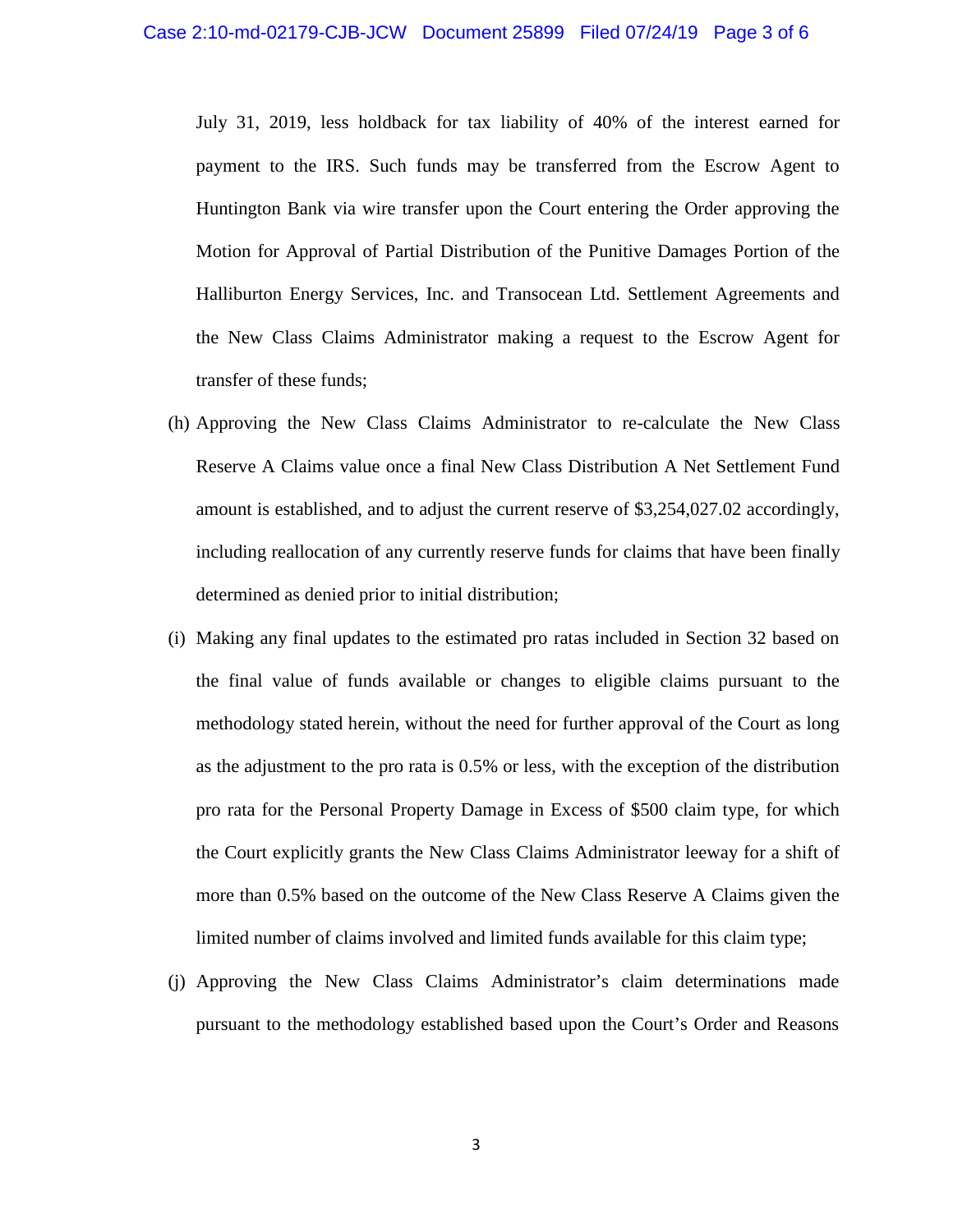## Case 2:10-md-02179-CJB-JCW Document 25899 Filed 07/24/19 Page 4 of 6

[Rec. Doc. 22252], which included approval of the Distribution Model as discussed above;

- (k) Issuing payments via wire or check, as appropriate, to the Claimant upon an Order of the Court approving distribution being final; however, reserving unto the New Class Claims Administrator the authority to hold back payments for (1) individuals/entities with missing, incomplete, or inaccurate IRS Forms W-9 or, in the New Class Claims Administrator's discretion, to withhold 24% of the payment for forwarding to the IRS as backup withholding, (2) unresolved liens/Third-Party claims, (3) unresolved issues surrounding the rights of a trustee in bankruptcy to the award or part of the award, and (4) New Class Reserve A Claims;
- (l) Reissuing checks on a periodic basis along with first time payments for eligible New Class Reserve A Claims already approved for distribution by the Court that have been resolved in the month prior; initial payments will be made in a manner consistent with the methodology stated herein and with the pro ratas applied to the various claim categories and claim types included in Distribution A;
- (m)Issuing IRS Forms 1099-MISC to attorneys and Claimants with reportable distributions and filing the same information with the IRS annually until distribution is complete;
- (n) Retaining the Court's jurisdiction over the HESI-Transocean Punitive Damages Combined Settlements Fund and the Reserve Fund; should the New Class Claims Administrator determine a further distribution is necessary, the New Class Claims Administrator shall file a motion with the Court for consideration; and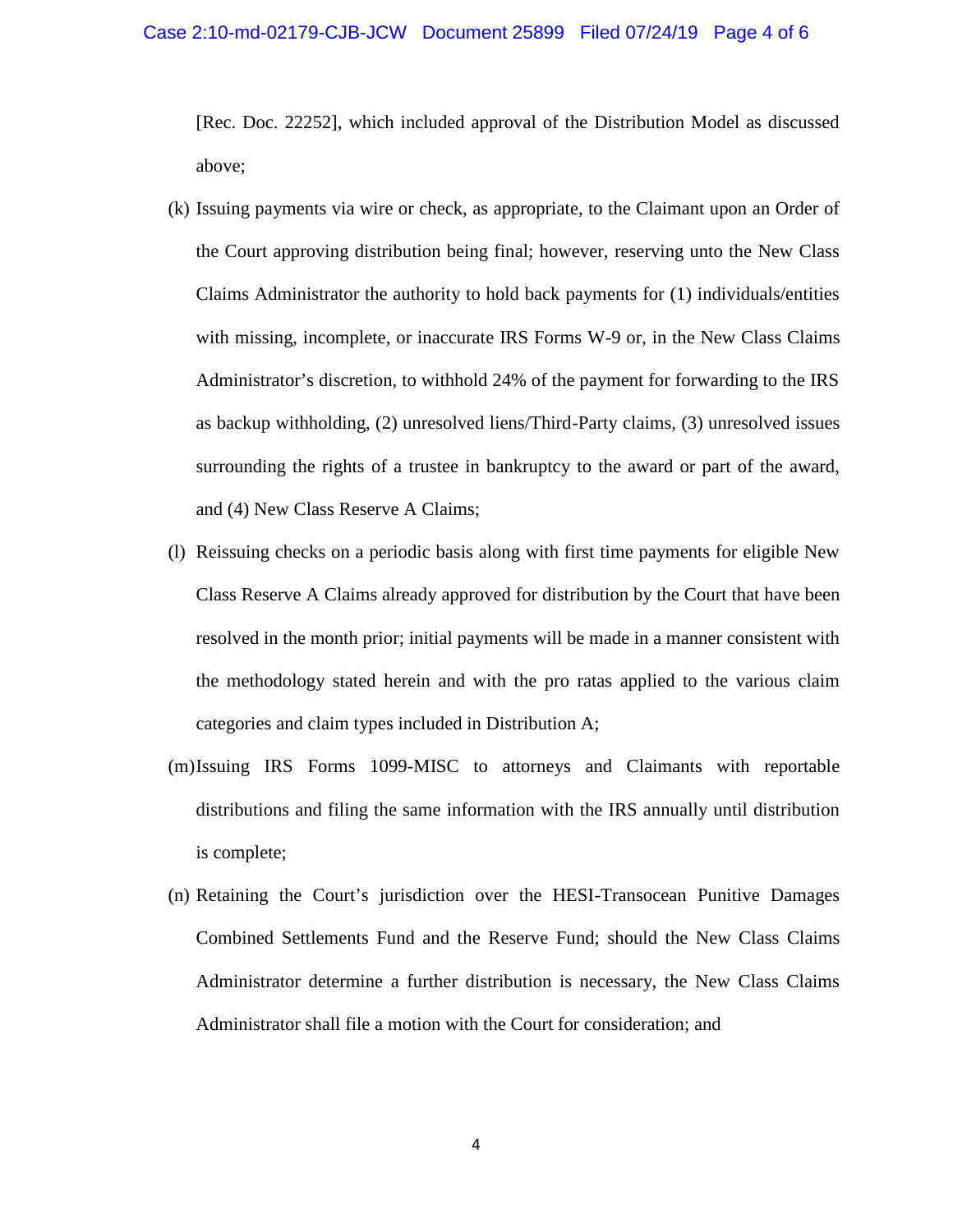(o) Requiring the New Class Claims Administrator to close the HESI-Transocean Punitive Damages Combined Settlements Fund account for Distribution A one calendar year after issuance of the final eligible New Class Reserve A Claim payment, further ordering accelerated escheatment of any residual funds to the states by the New Class Claims Administrator at that time, unless a further distribution order is pending with or entered by the Court prior to closure of the account.

Respectfully submitted,

/s/ Patrick A. Juneau PATRICK A. JUNEAU New Class Claims Administrator